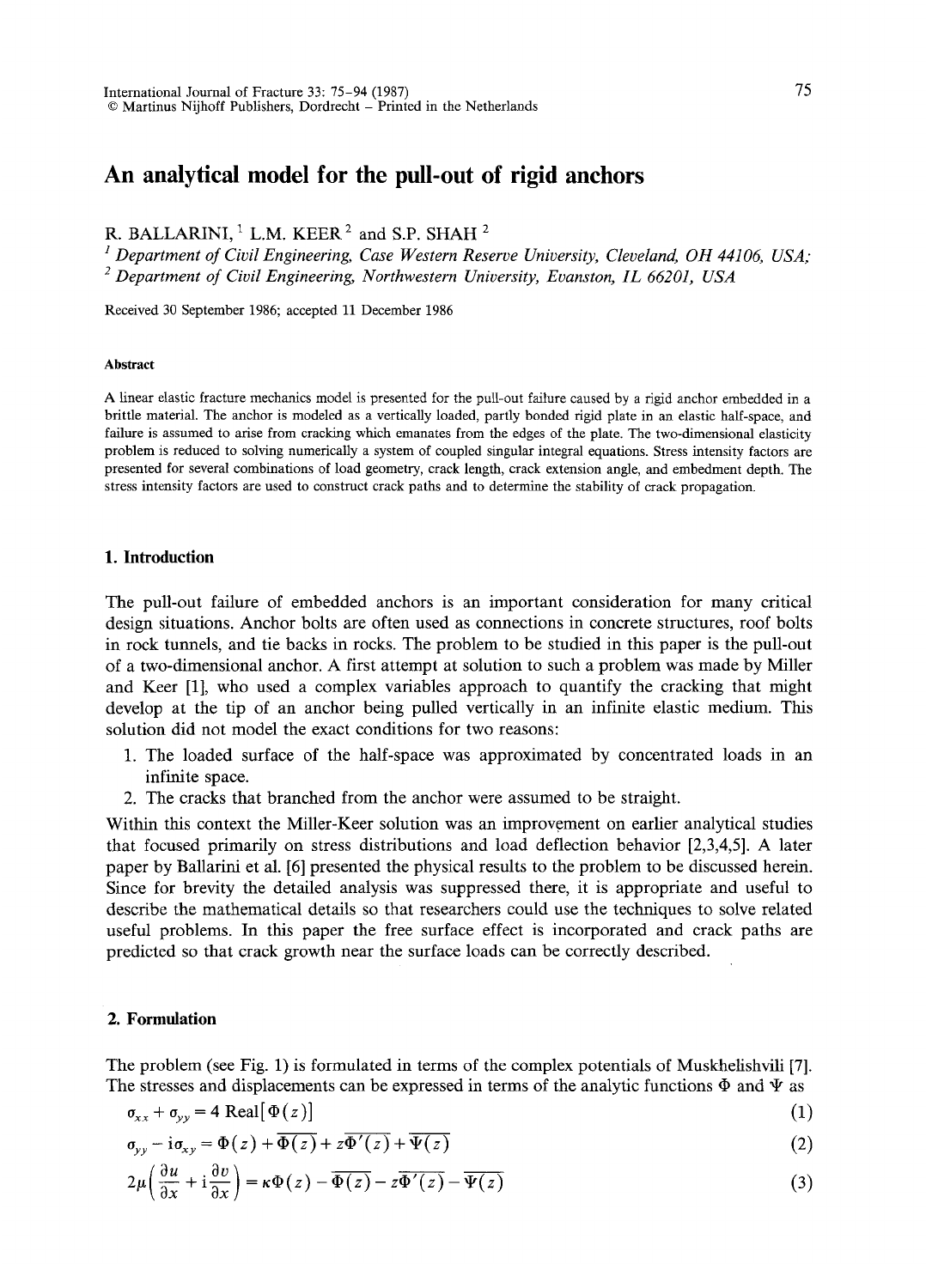

*Fig. 1.* Mathematical model of embedded anchor (for pre-cracking solution  $l = 0$ ).

where  $i = \sqrt{-1}$ ,  $z = x + i y$ ,  $\mu$  is the shear modulus,  $\kappa = 3 - 4\nu$  for plane strain and  $\kappa = (3 - 4\nu)$  $\nu/1 + \nu$ ) for plane stress,  $\nu$  being Poisson's ratio. Primes denote differentiation with respect to z, and bars imply complex conjugation. The anchor is modeled as a vertically loaded, partly bonded rigid plate in an elastic half-space. Failure is assumed to arise from cracking which emanates from the comers of the plate. The boundary conditions along the plate corresponding to this problem are

$$
2\mu \left(\frac{\partial u}{\partial x} + i \frac{\partial v}{\partial x}\right)^{+} = 0 \quad \text{(bonded upper portion)}\tag{4}
$$

and

 $(\sigma_{\nu\nu} - i\sigma_{\nu\nu})^{\dagger} = 0$  (unbonded lower portion) (5)

where the superscripts  $+$  and  $-$  refer to the upper and lower surfaces of the plate, respectively. Along the growing cracks,

 $\sigma_{\phi\phi} - i\sigma_{\rho\phi} = 0$  (stress-free crack surface), (6)

where  $\sigma_{\phi\phi}$  and  $\sigma_{\rho\phi}$  represent the normal and shear stresses along the crack surfaces.

## **3. Pre-cracking solution**

In this section a solution is developed for the case where the cracks are not present ((6) is not enforced). The method of solution relies on the Green's functions for a dislocation in a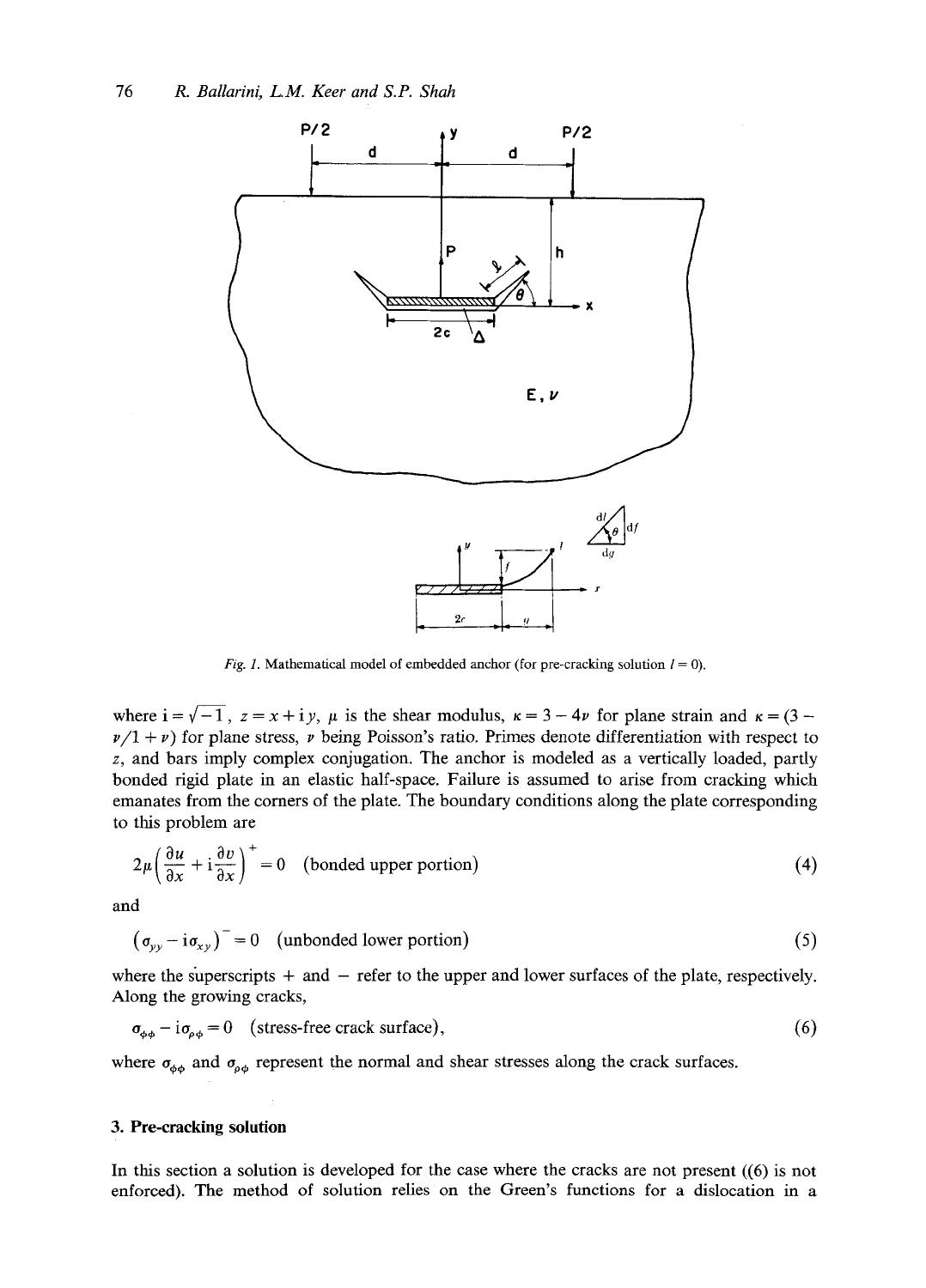half-space and for a point force in a half-space. The solution to the problem of a discrete dislocation in a half-space is well known [8], and may be written in terms of three potentials. The two potentials  $\Phi_{DW}$  and  $\Psi_{DW}$  which are given by

$$
\Phi_{DW}(z) = \frac{\beta}{z - z_1} \tag{7}
$$

$$
\Phi_{DW}(z) = \frac{\overline{\beta}}{z - z_1} + \frac{\beta \overline{z}_1}{(z - z_1)^2} \tag{8}
$$

provide the necessary displacement jumps corresponding to a dislocation at the point  $z_1$ . The constant  $\beta$  is defined as

$$
\beta = \frac{\mu e^{i\theta}}{\pi i(\kappa + 1)} \{ [u_r] + i[v_\theta] \}
$$
\n(9)

where  $[u_r]$  and  $[v_\theta]$  represent the magnitudes of the displacement jumps. An additional potential, which is required to clear the surface tractions, is most conveniently written in terms of  $\Phi_{DW}$  and  $\psi_{DW}$  (see e.g. [9]) as

$$
\Phi_{DC}(z) = \begin{cases}\n-\overline{\Phi_{DW}(\bar{z})} - z\overline{\Phi'_{DW}(\bar{z})} - \overline{\Psi_{DW}(\bar{z})} & \text{Im}(z) < 0 \\
\Phi_{DW}(z) & \text{Im}(z) > 0\n\end{cases}
$$
\n(10)

Here, a half-plane continuation has been used, and thus the stresses and displacements due to  $\Phi_{DC}$  are given as [7]

$$
\sigma_{xx} + \sigma_{yy} = 4 \text{ Real}[\Phi_{DC}(z)] \tag{11}
$$

$$
\sigma_{yy} - i\sigma_{xy} = \Phi_{DC}(z) - \Phi_{DC}(\bar{z}) + (z - \bar{z})\overline{\Phi_{DC}'(z)}
$$
\n(12)

$$
2\mu\left(\frac{\partial u}{\partial x} + i\frac{\partial v}{\partial x}\right) = \kappa \Phi_{DC}(z) + \Phi_{DC}(\bar{z}) - (z - \bar{z})\overline{\Phi'_{DC}(z)}.
$$
\n(13)

The same procedure is also performed for the concentrated forces. For this case the potentials

$$
\Phi_{CW} = \frac{\alpha}{z - z_0} \tag{14}
$$

$$
\Psi_{CW} = \frac{-\kappa \tilde{\alpha}}{z - z_0} + \frac{\alpha \bar{z}_0}{\left(z - z_0\right)^2} \tag{15}
$$

provide the necessary stress jump condition corresponding to a concentrated force at the point  $z_0$ . The constant  $\alpha$  is defined as

$$
\alpha = \frac{-\left(F_x + \mathrm{i}F_y\right)}{2\pi\left(\kappa + 1\right)}\tag{16}
$$

where  $F_x$  and  $F_y$  represent the x and y components of the force, respectively. The additional potential which is required to clear the surface tractions is written as

$$
\Phi_{CC}(z) = \begin{cases}\n-\overline{\Phi_{CW}(\bar{z})} - z\overline{\Phi_{CW}'(\bar{z})} - \overline{\Psi_{CW}(\bar{z})} & \text{Im}(z) < 0 \\
\Phi_{CW}(z) & \text{Im}(z) > 0\n\end{cases}
$$
\n(17)

and the displacements and stresses due to  $\Phi_{CC}$  are given by (11)–(13) where  $\Phi_{CC}$  replaces  $\Phi_{DC}$ .

The relevant stresses and displacements that arise from the concentrated forces on the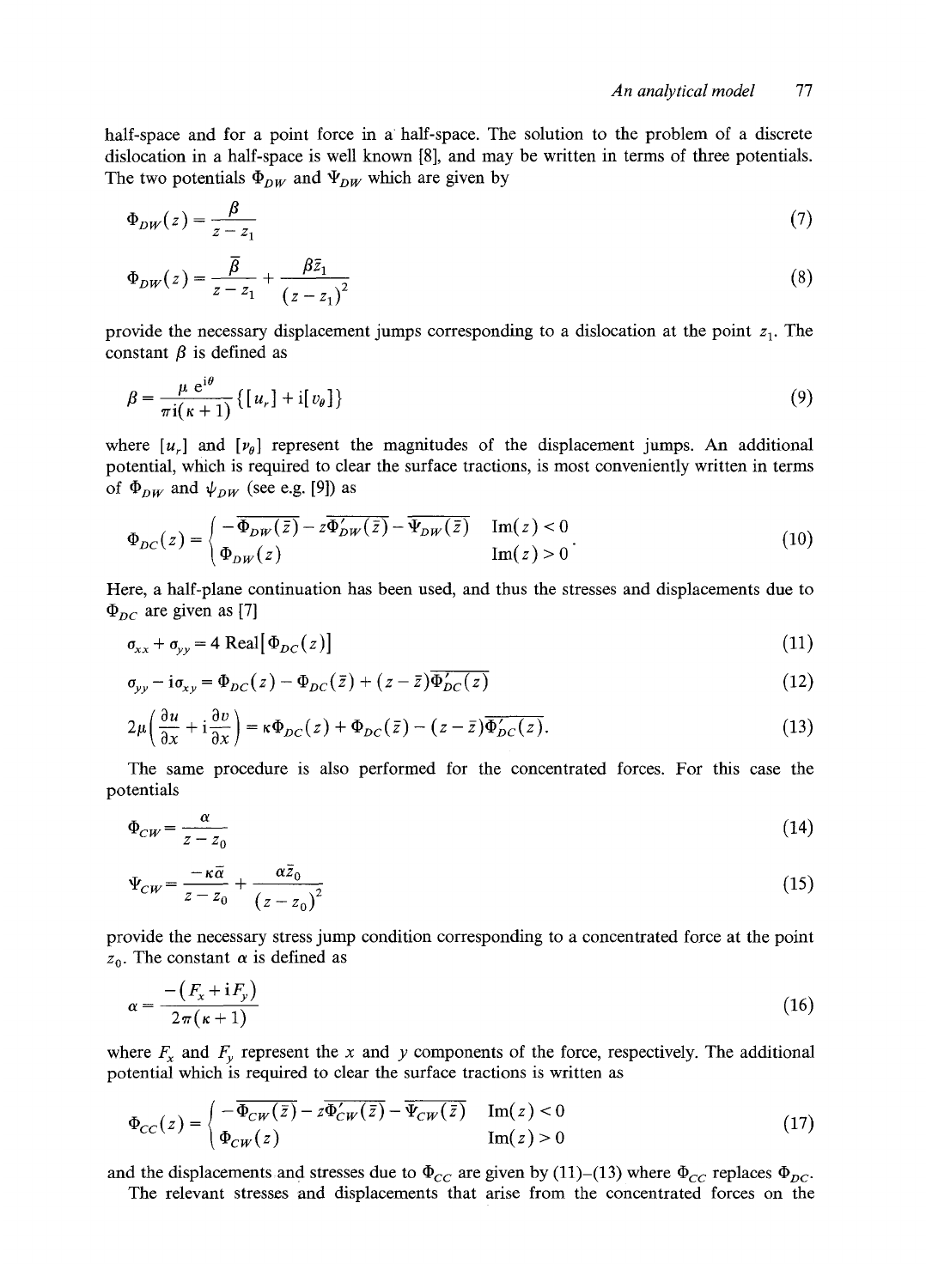surface, a dislocation at the point  $z_1$  and a concentrated force at the point  $z_0$  become

$$
\sigma_{yy} - i\sigma_{xy} = \frac{iP}{4\pi} \left\{ \frac{1}{z-d} + \frac{1}{z+d} - \frac{1}{\overline{z}-d} - \frac{1}{\overline{z}+d} + (z-\overline{z}) \left[ \frac{1}{(\overline{z}-d)^2} + \frac{1}{(\overline{z}+d)^2} \right] \right\}
$$
  
+  $\beta \left\{ \frac{1}{z-z_1} - \frac{1}{z-\overline{z}_1} + \frac{1}{\overline{z}-\overline{z}_1} - \frac{1}{\overline{z}-z_1} + \frac{2(\overline{z}_1-z_1)(z-\overline{z})}{(\overline{z}-z_1)^3} \right\}$   
+  $\beta \left\{ \frac{(\overline{z}_1-z_1)}{(\overline{z}-\overline{z}_1)^2} - \frac{(\overline{z}_1-z_1)}{(\overline{z}-\overline{z}_1)^2} - \frac{(z-\overline{z})}{(\overline{z}-\overline{z}_1)^2} + \frac{(z-\overline{z})}{(\overline{z}-z_1)^2} \right\}$   
+  $\alpha \left\{ \frac{1}{z-z_0} + \frac{\kappa}{z-\overline{z}_0} - \frac{\kappa}{\overline{z}-\overline{z}_0} - \frac{1}{\overline{z}-z_0} + \frac{2(\overline{z}_0-z_0)(z-\overline{z})}{(\overline{z}-z_0)^3} \right\}$   
+  $\overline{\alpha} \left\{ \frac{(\overline{z}_0-z_0)}{(\overline{z}-\overline{z}_0)^2} - \frac{(\overline{z}_0-z_0)}{(\overline{z}-\overline{z}_0)^2} - \frac{\kappa(z-\overline{z})}{(\overline{z}-z_0)^2} \right\}$   
+  $\beta \left\{ \frac{\kappa}{\alpha} + i\frac{\partial v}{\partial x} \right\} = \frac{iP}{4\pi} \left\{ \frac{\kappa}{z-d} + \frac{\kappa}{z+d} + \frac{1}{\overline{z}-d} + \frac{1}{\overline{z}+d} - (z-\overline{z}) \left[ \frac{1}{(\overline{z}-d)^2} + \frac{1}{(\overline{z}+d)^2} \right] \right\}$   
+  $\beta \left\{ \frac{\kappa}{z$ 

The discrete dislocation at  $z_1$  and the concentrated force at  $z_0$  are replaced with a distribution of dislocations,  $\beta(\rho)$  d $\rho$ , and body forces,  $\alpha(\xi)$  d $\xi$ , defined as

$$
\beta(\rho) = \frac{\mu e^{i\theta}}{\pi i(\kappa + 1)} \frac{\partial}{\partial \rho} \{ [u_r] + i[v_\theta] \}
$$
\n(20)

$$
\alpha(\xi) = \frac{-1}{2\pi(\kappa+1)} \frac{\partial}{\partial \xi} \left( F_x + iF_y \right) \tag{21}
$$

along the lines  $z_1 = \rho - i\hbar$  and  $z_0 = \xi - i\hbar$ ,  $(-c \le \rho, \xi \le c)$ . This representation enables one to write equations for boundary conditions (4) and (5). In particular, the potentials become integral expressions and the relevant stresses and displacements become

$$
\sigma_{yy} - i\sigma_{xy} = \frac{iP}{4\pi} \left\{ \frac{1}{z-d} + \frac{1}{z+d} - \frac{1}{\bar{z}-d} - \frac{1}{\bar{z}+d} + (z-\bar{z}) \left[ \frac{1}{(\bar{z}-d)^2} + \frac{1}{(\bar{z}+d)^2} \right] \right\}
$$

$$
+ \int_{-c}^{c} \alpha(\xi) \left[ \frac{1}{z-\xi+ih} + \frac{\kappa}{z-\xi-ih} - \frac{\kappa}{\bar{z}-\xi-ih} - \frac{1}{\bar{z}-\xi+ih} \right]
$$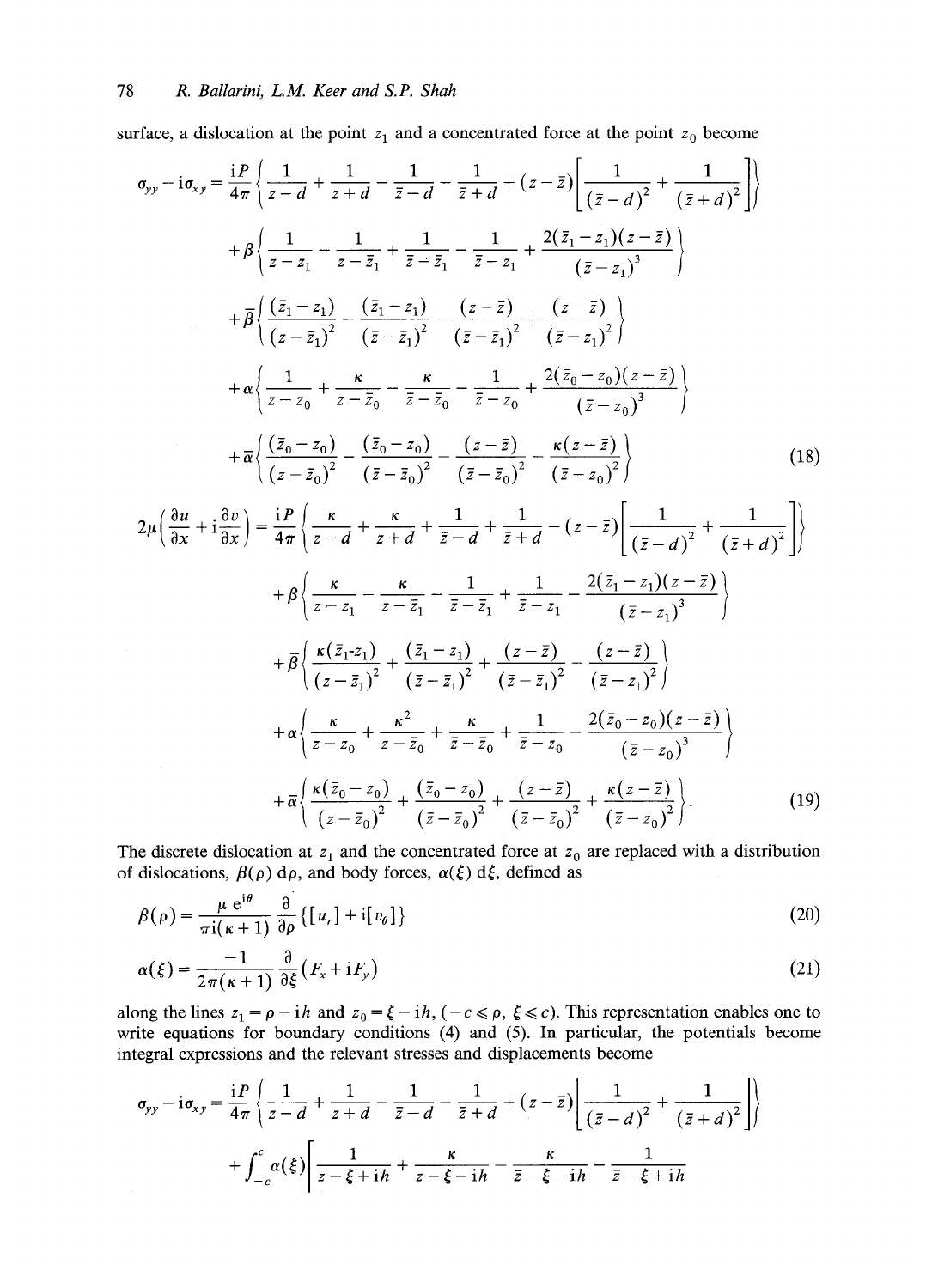$$
+\frac{4ih(z-\bar{z})}{(\bar{z}-\xi+ih)^3} d\xi
$$
  
+ 
$$
\int_{-c}^{c} \overline{\alpha(\xi)} \left[ \frac{2ih}{(z-\xi-ih)^2} - \frac{2ih}{(\bar{z}-\xi-ih)^2} - \frac{(z-\bar{z})}{(\bar{z}-\xi-ih)^2} - \frac{\kappa(z-\bar{z})}{(\bar{z}-\xi+ih)^2} \right] d\xi
$$
  
+ 
$$
\int_{-c}^{c} \beta(\rho) \left[ \frac{1}{z-\rho+ih} - \frac{1}{z-\rho-ih} + \frac{1}{\bar{z}-\rho-ih} - \frac{1}{\bar{z}-\rho+ih} \right]
$$
  
+ 
$$
\frac{4ih(z-\bar{z})}{(\bar{z}-\rho+ih)^3} d\rho + \int_{-c}^{c} \overline{\beta(\rho)} \left[ \frac{2ih}{(z-\rho-ih)^2} - \frac{2ih}{(\bar{z}-\rho-ih)^2} \right]
$$
  
- 
$$
\frac{(z-\bar{z})}{(\bar{z}-\rho-ih)^2} + \frac{(z-\bar{z})}{(\bar{z}-\rho+ih)^2} d\rho
$$
 (22)

$$
2\mu \left(\frac{\partial u}{\partial x} + i\frac{\partial v}{\partial x}\right) = \frac{iP}{4\pi} \left\{\frac{\kappa}{z-d} + \frac{\kappa}{z+d} + \frac{1}{\bar{z}-d} + \frac{1}{\bar{z}+d} - (z-\bar{z}) \left[\frac{1}{(\bar{z}-d)^2} + \frac{1}{(\bar{z}+d)^2}\right]\right\}
$$
  
+ 
$$
\int_{-c}^{c} \alpha(\xi) \left[\frac{\kappa}{z-\xi+ih} + \frac{\kappa^2}{z-\xi-ih} + \frac{\kappa}{\bar{z}-\xi-ih} + \frac{1}{\bar{z}-\xi+ih} - \frac{4ih(z-\bar{z})}{(\bar{z}-\xi+ih)^2}\right] d\xi
$$
  
+ 
$$
\int_{-c}^{c} \overline{\alpha(\xi)} \left[\frac{2ih\kappa}{(z-\xi-ih)^2} + \frac{2ih}{(\bar{z}-\xi-ih)^2} + \frac{(\bar{z}-\bar{z})}{(\bar{z}-\xi-ih)^2} + \frac{\kappa(z-\bar{z})}{(\bar{z}-\xi+ih)^2}\right] d\xi
$$
  
+ 
$$
\int_{-c}^{c} \beta(\rho) \left[\frac{\kappa}{z-\rho+ih} - \frac{\kappa}{z-\rho-ih} - \frac{1}{\bar{z}-\rho-ih} + \frac{1}{\bar{z}-\rho+ih} - \frac{4ih(z-\bar{z})}{(\bar{z}-\rho+ih)^3}\right] d\rho
$$
  
+ 
$$
\int_{-c}^{c} \overline{\beta(\rho)} \left[\frac{2ih\kappa}{(z-\rho-ih)^2} + \frac{2ih}{(\bar{z}-\rho-ih)^2} + \frac{(z-\bar{z})}{(\bar{z}-\rho-ih)^2} - \frac{(z-\bar{z})}{(\bar{z}-\rho+ih)^2}\right] d\rho.
$$
(23)

The expressions in (4) and (5) must be evaluated as the boundary values of (22) and (23) as  $z$ approaches the anchor from the top or from the bottom. The Plemelj formulae [7] are employed to obtain the boundary values and from boundary conditions (4) and (5) the following system of coupled singular integral equations are obtained

$$
\int_{-c}^{c} \alpha(\xi) \left\{ \frac{\kappa - 1}{\xi - x} + K_1(x, \xi) \right\} d\xi + \int_{-c}^{c} \overline{\alpha(\xi)} K_2(x, \xi) d\xi
$$
  
+  $\pi i(\kappa + 1) \alpha(x) + \int_{-c}^{c} \beta(\rho) \left\{ \frac{-2}{\rho - x} + K_3(x, \rho) \right\} d\rho$   
+  $\int_{-c}^{c} \overline{\beta(\rho)} K_4(x, \rho) d\rho + f_1(x) = 0 \quad -c \le x \le c$  (24)  

$$
\int_{-c}^{c} \alpha(\xi) \left\{ \frac{-2\kappa}{\xi - x} + K_5(x, \xi) \right\} d\xi + \int_{-c}^{c} \overline{\alpha(\xi)} K_6(x, \xi) d\xi
$$
  
+  $\int_{-c}^{c} \beta(\rho) \left\{ \frac{1 - \kappa}{\rho - x} + K_7(x, \rho) \right\} d\rho + \int_{-c}^{c} \overline{\beta(\rho)} K_8(x, \rho) d\rho$   
-  $\pi i(\kappa + 1) \beta(x) + f_2(x) = 0 \quad -c \le x \le c$  (25)

where  $K_1 \ldots K_8$ ,  $f_1$  and  $f_2$  are given in Appendix A. To ensure uniqueness the following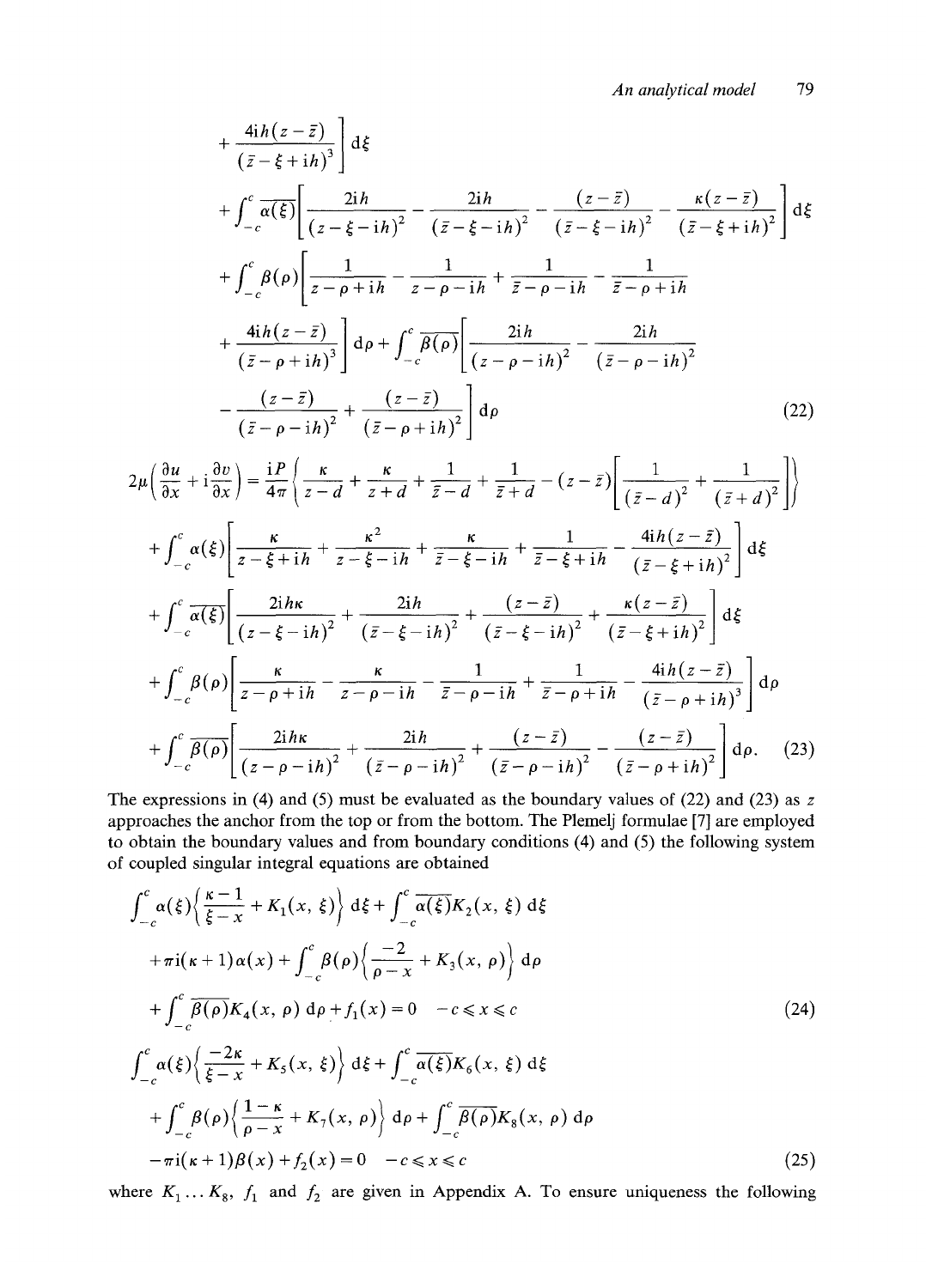subsidiary conditions must be enforced

$$
\int_{-c}^{c} \alpha(\xi) d\xi = \frac{P}{2\pi i(\kappa + 1)}
$$
 (equilibrium of plate) \t(26)  

$$
\int_{-c}^{c} \beta(\rho) d\rho = 0
$$
 (crack closure). \t(27)

#### **4. Physical quantities**

All important physical quantities can be evaluated after  $(24)$ – $(27)$  have been solved for the unknowns  $\alpha(\xi)$  and  $\beta(\rho)$ . In particular, the stresses are given by (22) and the relative displacements representing the gap between the anchor and the elastic medium are given by

$$
[u_x] + i[u_y] = \frac{\pi i(\kappa + 1)}{\mu} \int_x^c \beta(\rho) d\rho
$$
 (28)

## **5. Whole space solution**

To perform the numerical integration involved in (24)–(27), the behavior of the functions  $\alpha$  and  $\beta$  must be determined. Their behavior is obtained by letting depth of the anchor approach infinity and extracting the whole space solution. This procedure leads to a Hilbert problem whose solution is

$$
\alpha(x) = \frac{P}{8\pi^2(\kappa + 1)} \left\{ (1 + i\sqrt{\kappa})(c + x)^{-\gamma_1}(c - x)^{\gamma_1 - 1} e^{i\pi^{(\gamma_1 - 1)}}
$$
  
 
$$
+ (1 - i\sqrt{\kappa})(c + x)^{-\gamma_2}(c - x)^{\gamma_2 - 1} e^{i\pi^{(\gamma_2 - 1)}}
$$
  
\n
$$
\beta(x) = \frac{P}{8\pi^2(\kappa + 1)} \left\{ (-\kappa + i\sqrt{\kappa})(c + x)^{-\gamma_1}(c - x)^{\gamma_1 - 1} e^{i\pi^{(\gamma_1 - 1)}}
$$
\n(29)

where

$$
\gamma_1 = \frac{1}{4} + \frac{\log \kappa}{4\pi i} \tag{31}
$$

 $+(-\kappa-i\sqrt{\kappa})(c+x)^{-\gamma_2}(c-x)^{\gamma_2-1}e^{i\pi(\gamma_2-1)}$  } (30)

$$
\gamma_2 = \frac{3}{4} + \frac{\log \kappa}{4\pi i} \,. \tag{32}
$$

This solution agrees with the result obtained by D.I. Sherman [10].

## **6. Numerical results**

Equations (24)-(27) were solved numerically using the method proposed by Miller and Keer [11]. All results presented in the mathematical analysis are for plane strain with  $\nu = 0.2$ .

Figures 2-5 are contour plots of maximum and minimum principal stresses. The results presented are all for the case  $h = 2c$ . It can be seen from these figures that the location of the support reactions significantly influences the stress fields. In all cases very high stresses are observed near the tips of the anchor. As a result of the high compressive stresses produced by the concentrated forces, the maximum principal stresses decay faster when the support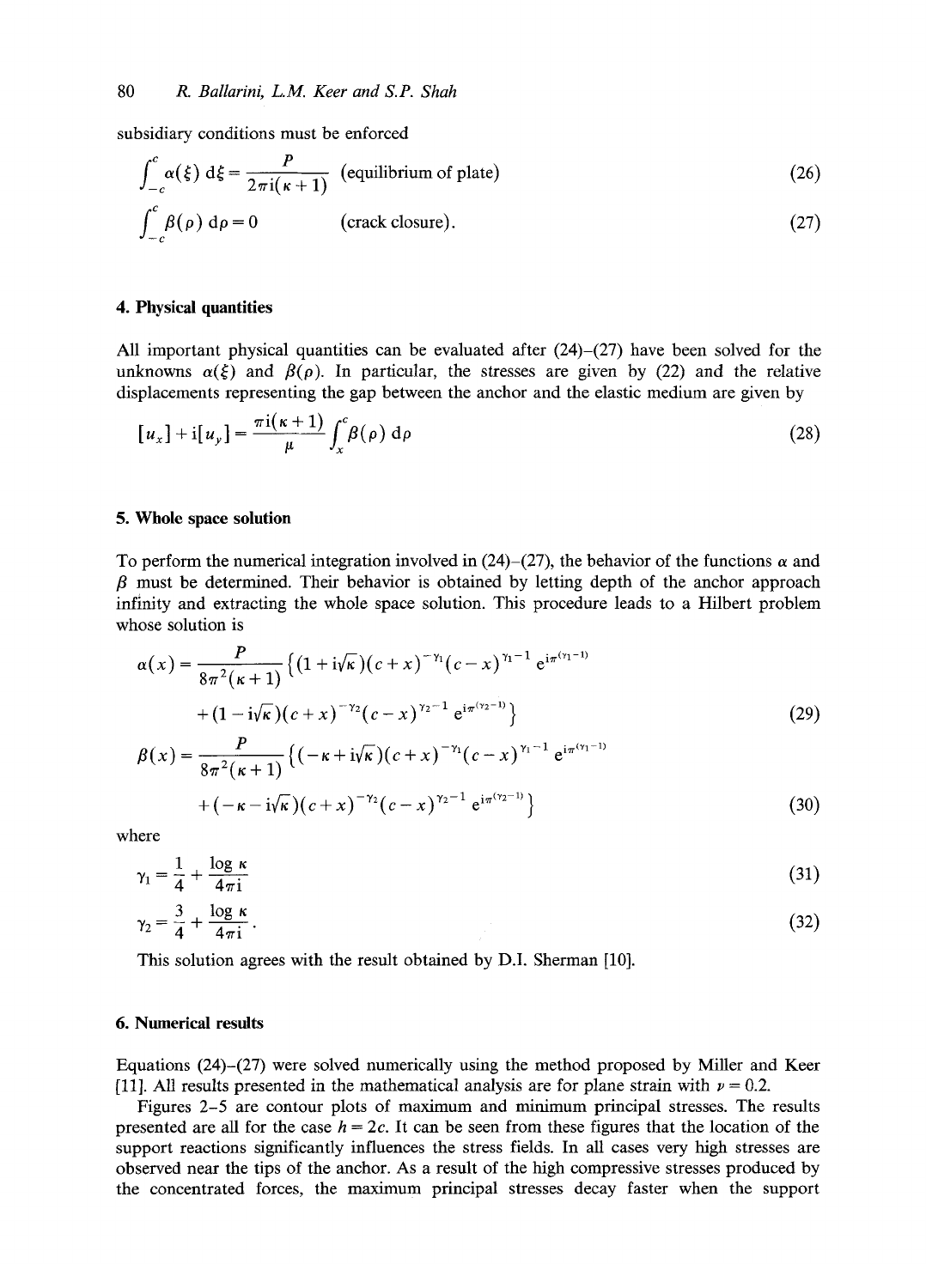

*Fig. 2.* Contours of minimum principal stresses  $(h = 2c)$  – (from [6]).

**reactions are present than when they are absent. The minimum principal stresses are also strongly influenced by the support reactions. For the case when the support reactions are absent, large compressive stresses, which decay rapidly away from the edges of the anchor are observed. On the other hand, when the support reactions are present, very high compressive stresses exist in a region extending from the tips of the anchor to the supports.** 

**Table 1 illustrates changes in the compliance as the embedment and support distances change. The compliance increases in magnitude as (1) the depth of the embedment decreases and (2) as the support distance increases. Thus, changes in the experiment geometry may strongly influence the failure mechanisms.** 

| h        | a                               | $\mu \Delta$ |
|----------|---------------------------------|--------------|
| 2c       | 2c                              | Р            |
| 0.75     | Concentrated forces not present | 0.368        |
| 1.00     | Concentrated forces not present | 0.332        |
| 1.25     | Concentrated forces not present | 0.309        |
| $\infty$ | Concentrated forces not present | 0.210        |
| 0.75     | 0.75                            | 0.186        |
| 0.75     | 1.50                            | 0.320        |
| 1.00     | 1.00                            | 0.208        |
| 1.00     | 1.50                            | 0.272        |
| 1.25     | 1.25                            | 0.215        |

*Table 1.* **Compliance as function of geometry.**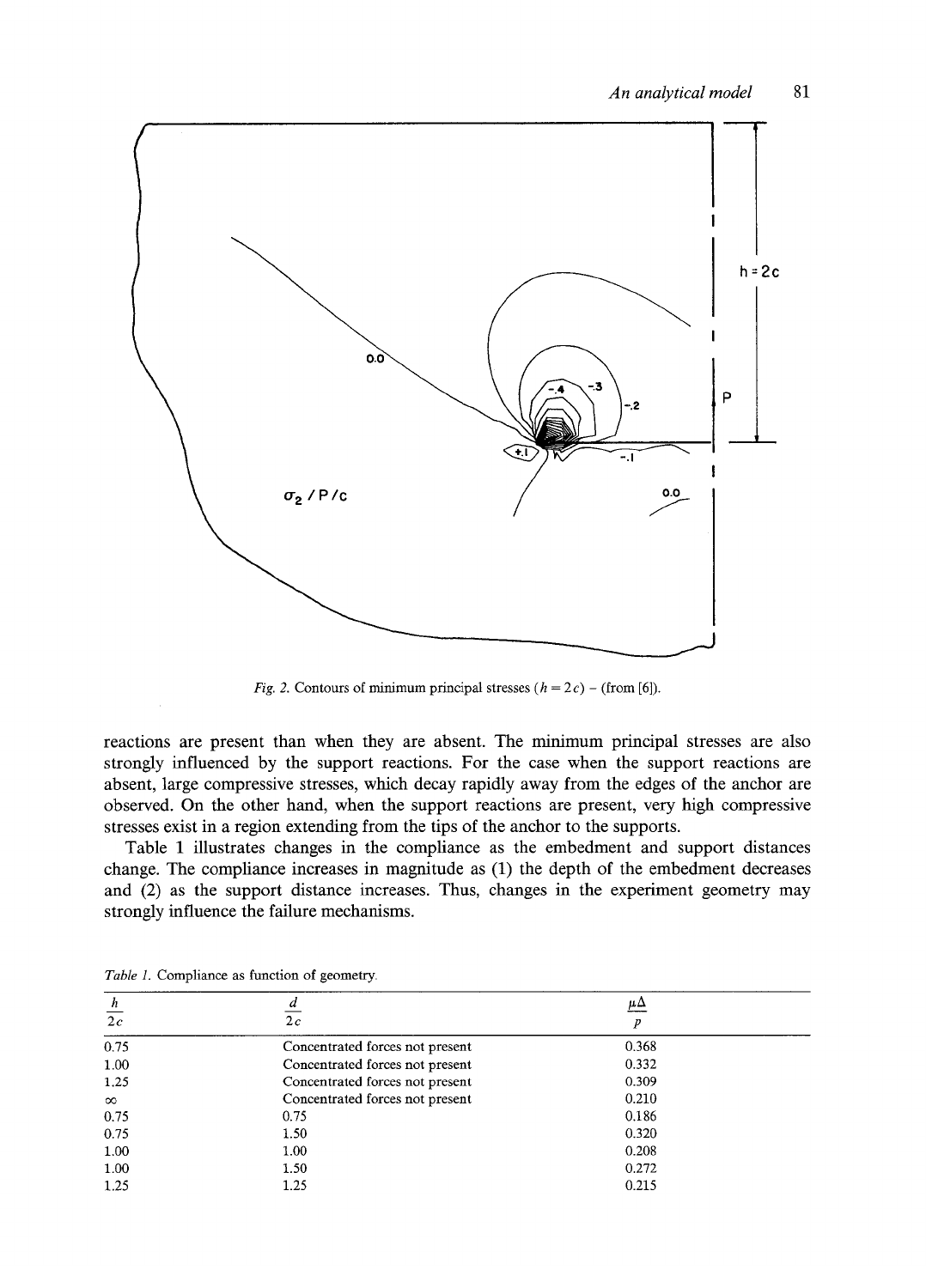

*Fig. 3.* Contours of maximum principal stresses  $(h = 2c)$ .

## **7. Post cracking solution**

A method of solution similar to the pre-cracking case is given next for the case where the cracks are present. This problem requires additionally that (6) be satisfied along the extending cracks.

Using a half-plane continuation, the following expression for the extended crack stresses can be determined

$$
\sigma_{\phi\phi} - i\sigma_{\rho\phi} = \Phi(z) + (1 - e^{-2i\theta})\overline{\Phi(z)} - e^{-2i\theta}\Phi(\bar{z}) + e^{-2i\theta}(z - \bar{z})\overline{\Phi'(z)}.
$$
\n(33)

Due to the symmetry of the problem the constants  $\alpha$  and  $\beta$  appearing in the preceding solution are replaced by  $\alpha$  at  $z_0 = \xi - i\hbar$ ,  $-\overline{\alpha}$  at  $-\overline{z}_0 = -\xi - i\hbar$   $(0 \le \xi \le c)$ ,  $\beta$  at  $z_1 = \rho - i\hbar$ ,  $-\beta$  at  $-\bar{z}_1 = -\rho - i\hbar$   $(0 \le \rho \le c)$ . To satisfy (6) the cracks are modeled as distributions of symmetric dislocations as follows:  $\psi$  at  $z_2 = c - ih + \tau e^{i\theta}$  and  $-\psi$  at  $-\bar{z}_2 = -c - ih - \tau e^{-i\theta}$ , where

$$
\psi(\tau) = \frac{\mu e^{i\theta}}{\pi i(\kappa + 1)} \frac{\partial}{\partial \tau} \{ [u_r] + i[v_\theta] \}.
$$
\n(34)

Following the same procedure as for the pre-cracking solution and enforcing (6) the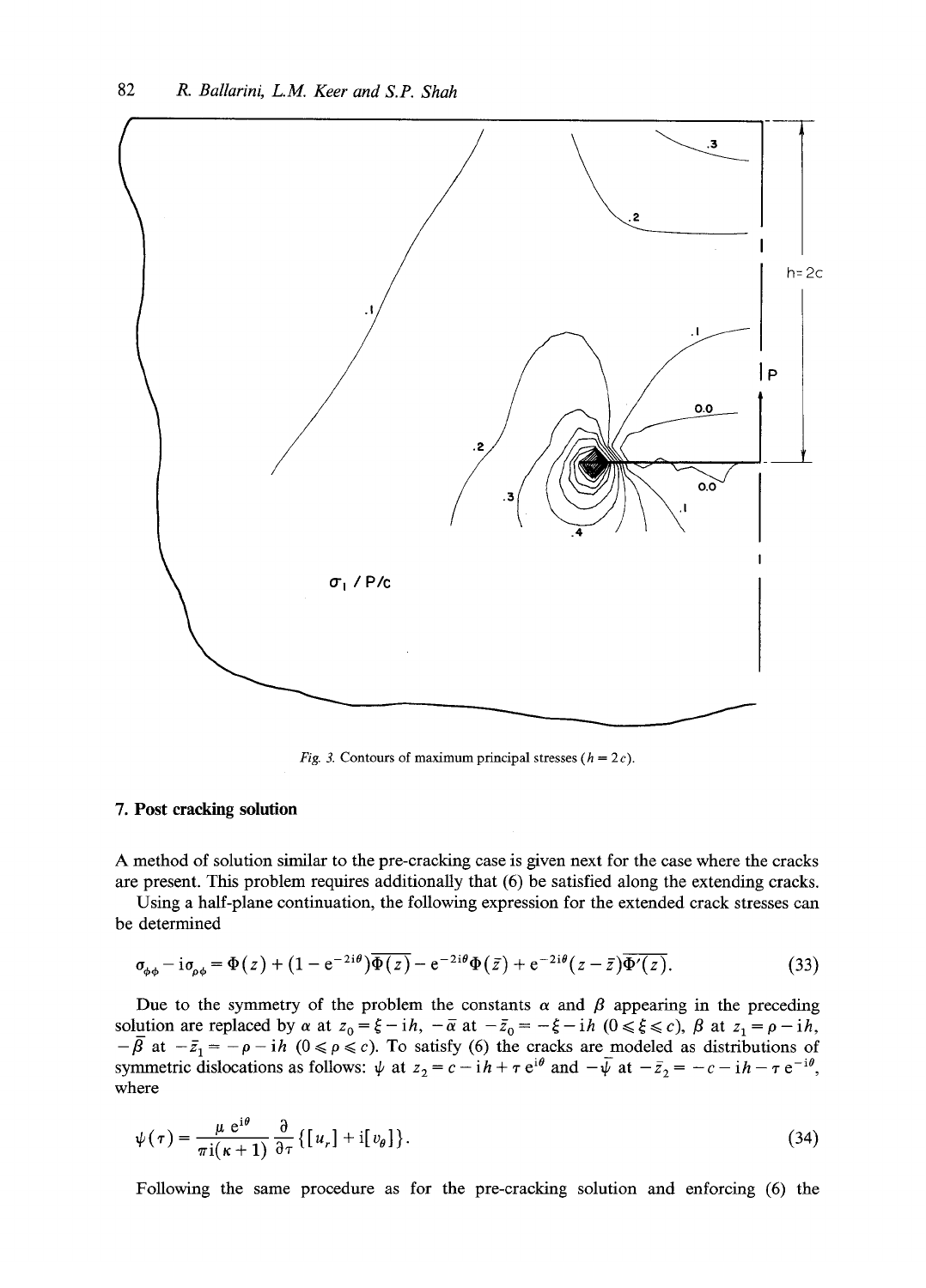

*Fig. 4.* Contours of minimum principal stresses ( $h = d = 2c$ ) (from [6]).

following system of integral equations is obtained

$$
\int_{0}^{c} \alpha(\xi) \left\{ \frac{\kappa - 1}{\xi - x} + K_{1}(x, \xi) - K_{2}(x, -\xi) \right\} d\xi + \int_{0}^{c} \overline{\alpha(\xi)} \left\{ K_{2}(x, \xi) - K_{1}(x, -\xi) \right\} d\xi
$$
  
+  $\pi i(\kappa + 1) \alpha(x) + \int_{0}^{c} \beta(\rho) \left\{ \frac{-2}{\rho - x} + K_{3}(x, \rho) - K_{4}(x, -\rho) \right\} d\rho$   
+  $\int_{0}^{c} \beta(\rho) \left\{ K_{4}(x, \rho) - K_{3}(x, -\rho) \right\} d\rho$   
+  $\int_{0}^{l} \psi(\tau) K_{9}(x, \tau) d\tau + \int_{0}^{l} \overline{\psi(\tau)} K_{10}(x, \tau) d\tau + f_{1}(x) = 0 \quad -c \le x \le c$  (35)  

$$
\int_{0}^{c} \alpha(\xi) \left\{ \frac{-2\kappa}{\xi - x} + K_{5}(x, \xi) - K_{6}(x, -\xi) \right\} d\xi + \int_{0}^{c} \overline{\alpha(\xi)} \left\{ K_{6}(x, \xi) - K_{5}(x, -\xi) \right\} d\xi
$$
  
+  $\int_{0}^{c} \beta(\rho) \left\{ \frac{1 - \kappa}{\rho - x} + K_{7}(x, \rho) - K_{8}(x, -\rho) \right\} d\rho + \int_{0}^{c} \overline{\beta(\rho)} \left\{ K_{8}(x, \rho) - K_{7}(x, -\rho) \right\} d\rho$   
-  $\pi i(\kappa + 1) \beta(x) + \int_{0}^{l} \psi(\tau) K_{11}(x, \tau) d\tau + \int_{0}^{l} \overline{\psi(\tau)} K_{12}(x, \tau) d\tau + f_{2}(x) = 0$   
-  $c \le x \le c$  (36)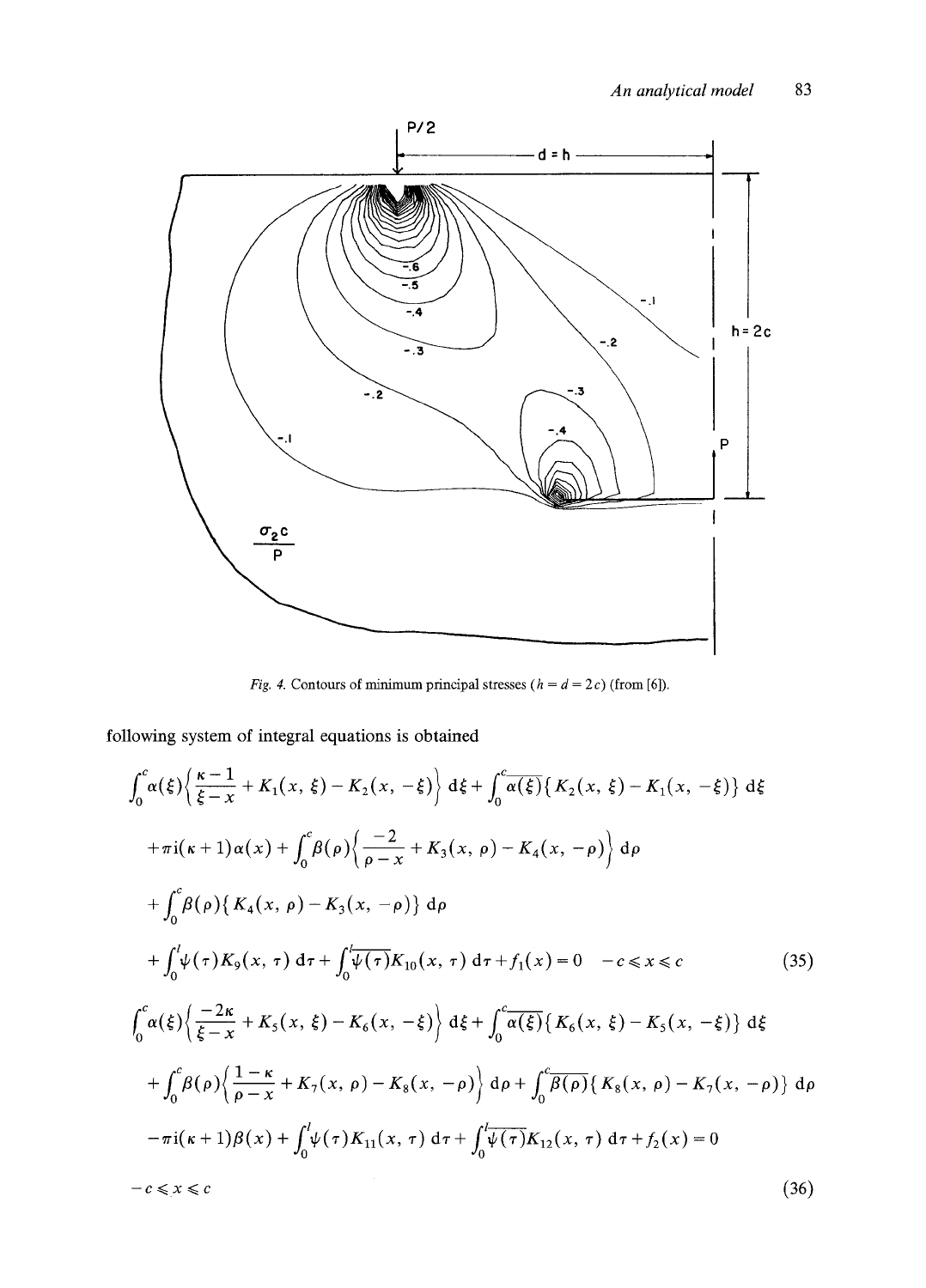

*Fig. 5.* Contours of maximum principal stresses ( $h = d = 2c$ ).

$$
\int_{0}^{c} \alpha(\xi) \{ K_{13}(t, \xi) - K_{14}(t, -\xi) \} d\xi + \int_{0}^{c} \overline{\alpha(\xi)} \{ K_{14}(t, \xi) - K_{13}(t, -\xi) \} d\xi
$$
  
+ 
$$
\int_{0}^{c} \beta(\xi) \{ K_{15}(t, \xi) - K_{16}(t, -\xi) \} d\xi + \int_{0}^{c} \overline{\beta(\xi)} \{ K_{16}(t, \xi) - K_{15}(t, -\xi) \} d\xi
$$
  
+ 
$$
2 \int_{0}^{l} \frac{\psi(\tau) d\tau}{(t - \tau) e^{i\theta}} + \int_{0}^{l} \psi(\xi) K_{17}(t, \tau) d\tau + \int_{0}^{l} \overline{\psi(\tau)} K_{18}(t, \tau) d\tau + f_{3}(t) = 0
$$
  
0 \le t \le l \qquad (37)

$$
\int_0^c \left[ \alpha(\xi) - \overline{\alpha(\xi)} \right] d\xi = \frac{P}{2\pi i(\kappa + 1)}\tag{38}
$$

$$
\int_0^c \left[ \beta(\xi) - \overline{\beta(\xi)} \right] d\xi + \int_0^l \left[ \psi(\tau) - \overline{\psi(\tau)} \right] d\tau = 0.
$$
 (39)

## **8. Numerical results and stress-intensity factor analysis**

Equations (35)-(39) were numerically solved using the method proposed by Gerasoulis [12]. For the numerical work the symmetry of the problem was not employed, and the procedure for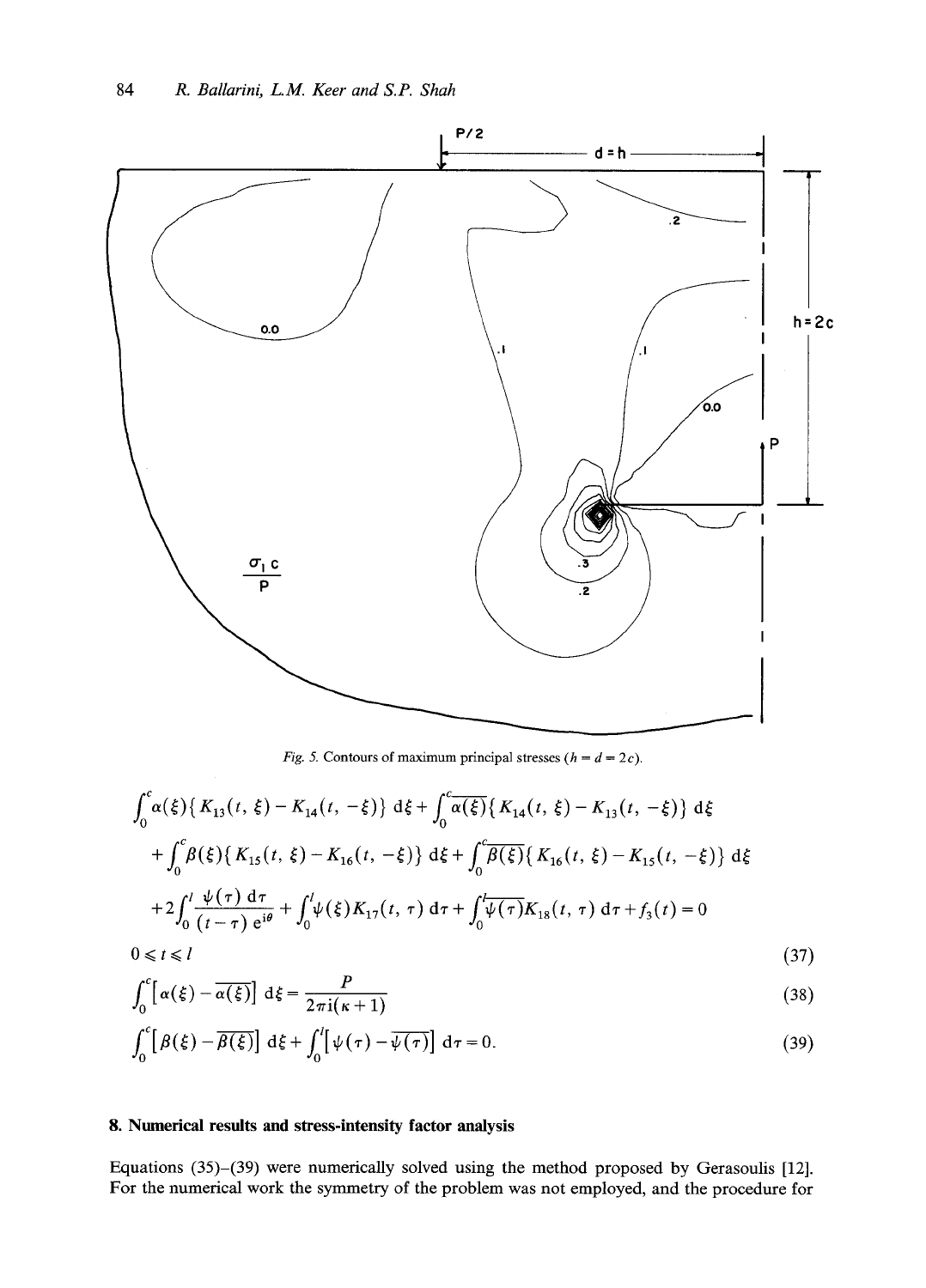the pre-cracking case was used, except that two sets of dislocation densities, one along  $z_2$  and another along  $-\bar{z}_2$ , were used. The numerical work could be checked by observing the symmetries and antisymmetries of the solutions as (6) was enforced. The unknown functions  $\alpha$ ,  $\beta$  and  $\psi$  were assumed such that the singularity of  $\psi$  at the tips of the anchor is of an order less than 1/2 [13]. These conditions render the solution unique.

The stress intensity factors, defined by

$$
K_{\rm I} - iK_{\rm II} = \lim_{\tau \to l^{+}} \sqrt{2\pi (\tau - l)} \left( \sigma_{\phi\phi} - i\sigma_{\rho\phi} \right) \tag{40}
$$

can be related directly to  $\psi(\tau)$  by taking the asymptotic form of (37). In terms of dimensionless quantities arising from the numerical scheme, the result is

$$
(K_{\rm I} - iK_{\rm II})\frac{\sqrt{c}}{P} = \sqrt{2}\pi^{3/2} e^{-i\theta} \sqrt{\frac{l}{c}} \stackrel{*}{\psi} (1)
$$
 (41)

where

$$
\psi(\tau) = \frac{\sqrt[4]{(s)}}{\sqrt{1 - s^2}} \frac{P}{c}; \quad s = \frac{2\tau}{l} - 1.
$$
\n(42)



*Fig. 6.* Stress intensity factors as functions of extension angle  $(h = 1.5c)$  (from [6]).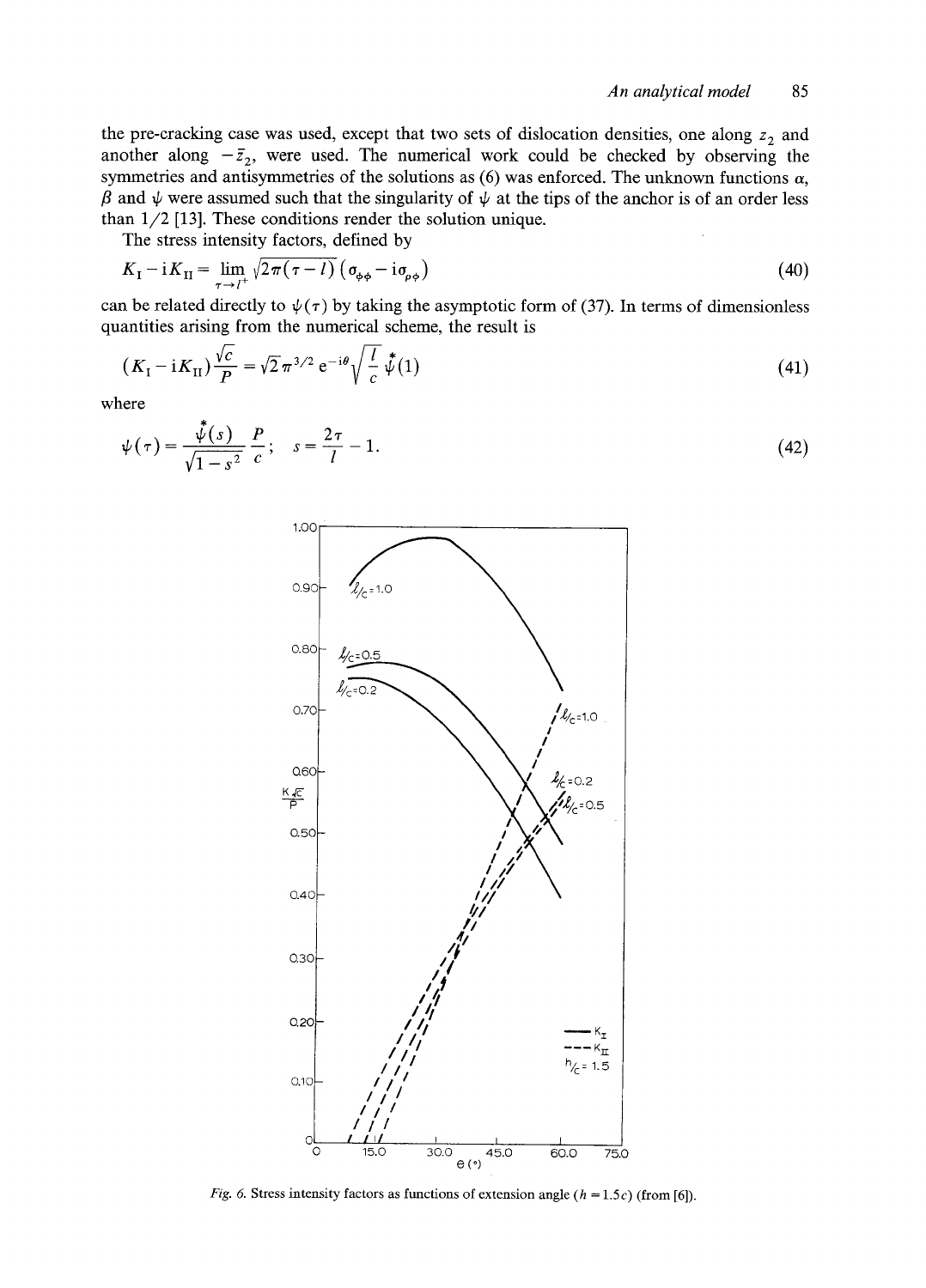

Fig. 7. Stress intensity factors as functions of extension angle ( $h = d = 1.5c$ ) (from [6]).



Fig. 8. Stress intensity factors as functions of extension angle ( $h = 1.5c$ ,  $d = 3.0c$ ).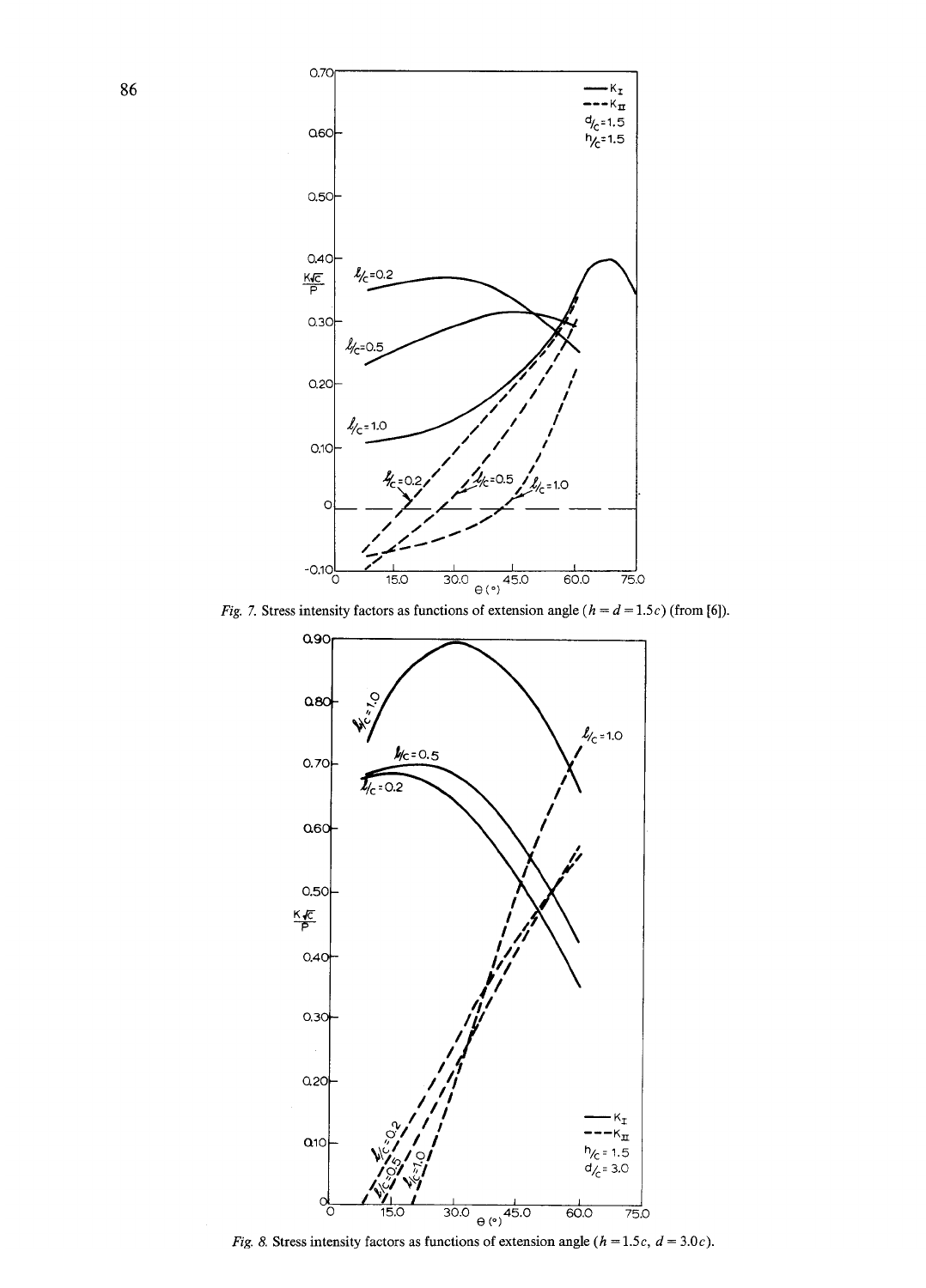

*Fig. 9.* Stress intensity factors as functions of extension angle ( $h = 2.0c$ ).



*Fig. 10.* Stress intensity factors as functions of extension angle ( $h = d = 2.0c$ ).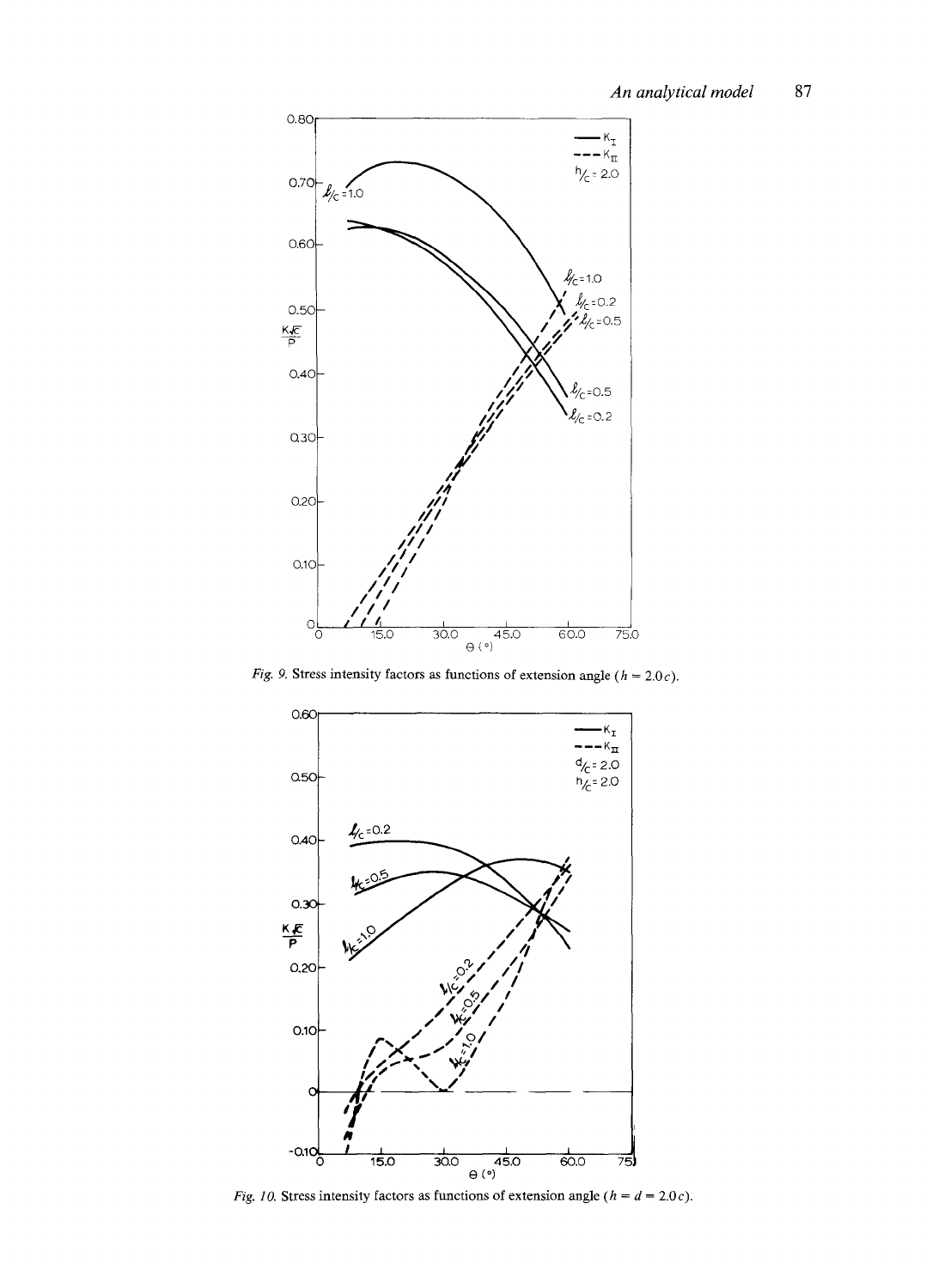

Fig. 11. Stress intensity factors as functions of extension angle ( $h = 2.0c$ ,  $d = 3.0c$ ).



Fig. 12. Stress intensity factors as functions of extension angle ( $h = d = 2.5c$ ).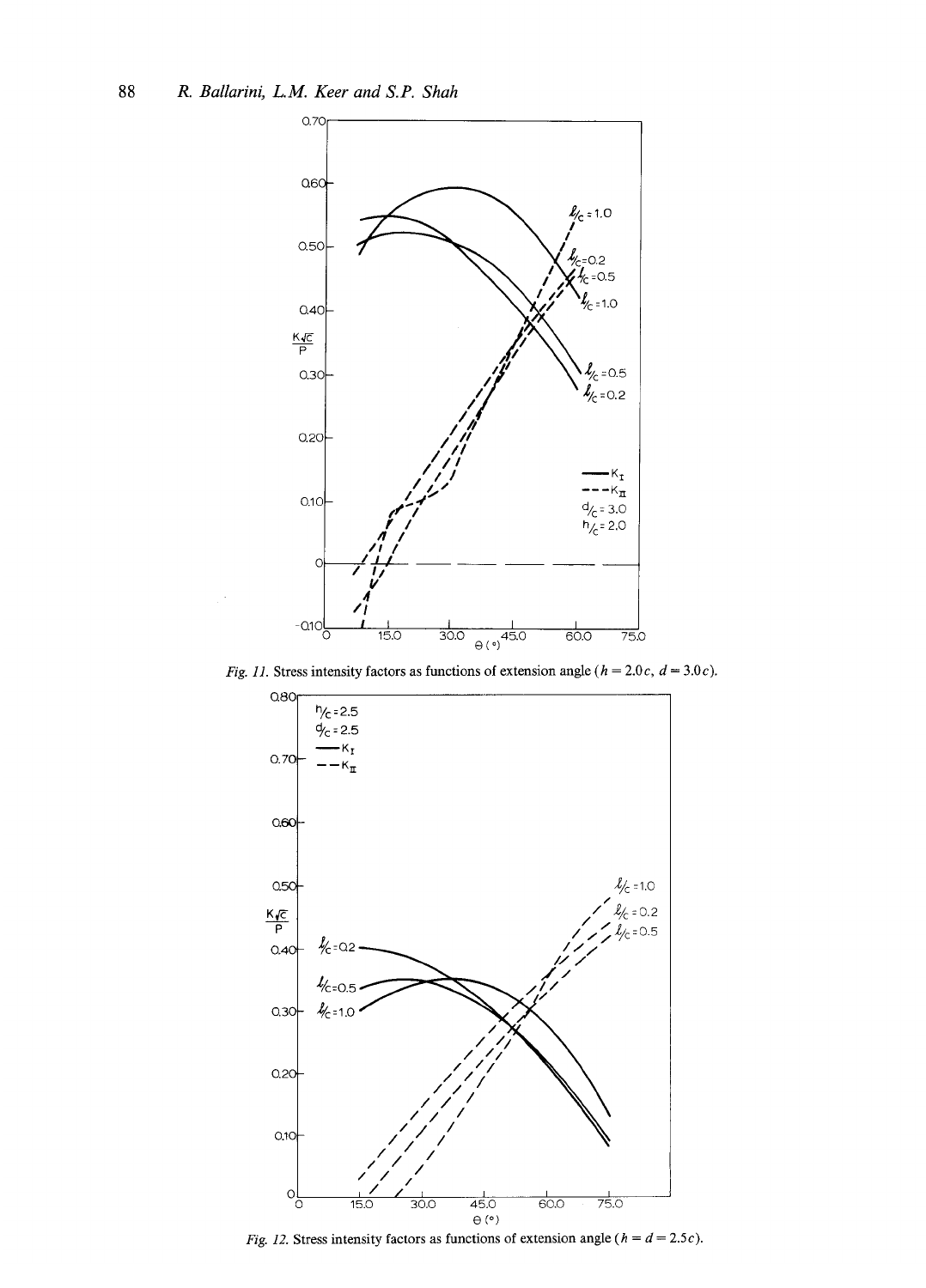

*Fig. 13.* Maximum mode-I stress intensity factors as functions of crack length (from [6]).

To characterize crack growth during the pull-out process, stress intensity factors were calculated for several combinations of the parameters involving crack length, extension angle, location of the concentrated forces support reactions (top surface) and embedment of the plate. Figures 6-12, which are plots of the stress intensity factors as functions of the crack extension angle for several configurations, present the results of these calculations. The results show that for short cracks the maximum values of the opening mode stress intensity factor  $(K_I)$  occur at points where the shear mode factor  $(K_{II})$  is nearly zero. We assume that both crack initiation and the direction that the extended crack will choose to grow are governed by the opening mode (see, for example, Horii and Nemat-Nasser [14]). The anchor pull-out crack initiation direction will therefore be assumed to depend upon the direction of maximum  $K_{\text{I}}$ .

Figure 13 is a plot showing the maximum value of the opening mode stress intensity factor versus crack length for several test configurations. The effect of the support reactions on the stability of crack propagation can be clearly seen. For relatively short spacing of the support forces and deep embedments, cracks will grow in a stable manner (an increase in load is needed for additional growth) until they reach *l/c* values approximately equal to 0.75; after this point they will continue to grow but in an unstable manner. On the other hand, for wide spacing and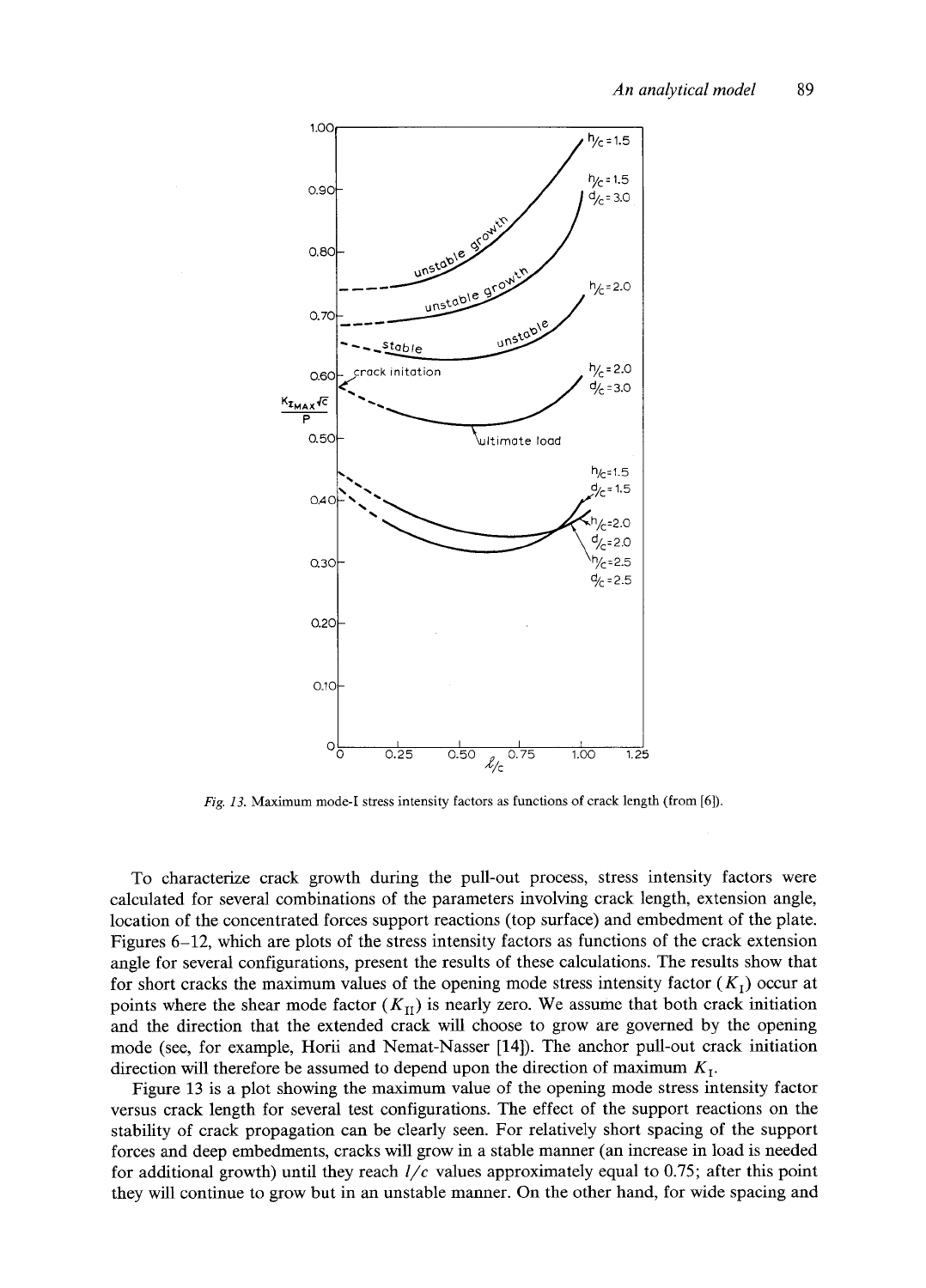

*Fig. 14.* Angles of maximum  $K_I$  as functions of crack length (from [6]).

shallow embedments, crack growth is unstable for all crack lengths. These results are consistent with the experimental results presented in [6].

The approximate method proposed by Horii and Nemat-Nasser was used to predict crack paths. With respect to the *xy* coordinate system shown in Fig. 1, the crack profile is defined as  $x = c + g(r)$ ,  $y = f(r)$ , where r is a parameter that measures distance along the crack, and c is the half-length of the plate. Figure 14 is a plot obtained from results such as those in Figs. 6-12 showing the angles of maximum  $K<sub>I</sub>$  as functions of crack length for several configurations. The angle between the tangent to the curved crack extension and the x-axis is assumed to be  $\theta = \theta(l/c)$ , so that

$$
\frac{\mathrm{d}f}{\mathrm{d}l} = \sin \theta, \quad \frac{\mathrm{d}g}{\mathrm{d}l} = \cos \theta. \tag{43}
$$

The crack profiles shown in Figs. 15-18 were obtained after numerically integrating (43) into which  $\theta(l/c)$  from Fig. 14 was substituted.

It can be seen that cracks initiate and grow almost horizontally for short lengths; for  $l/2c = 0.1$ ,  $\theta$  varies from 10° to 25°, depending on the embedment depth and the spacing of



*Fig. 15.* Predicted crack path  $(h = d = 1.5c)$ .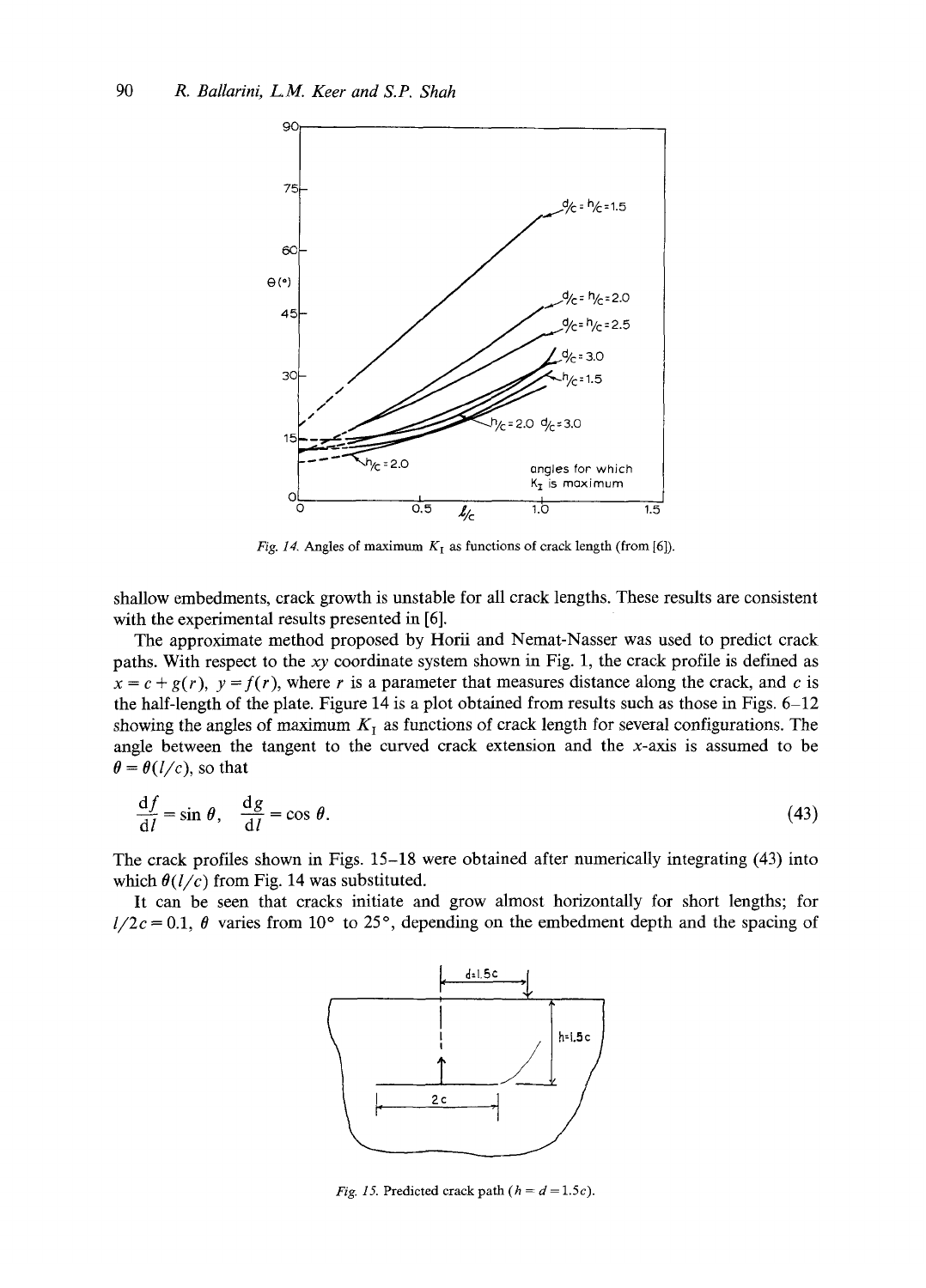

*Fig. 16.* Predicted crack path  $(h = 1.5c, d = 3.0c)$ .



*Fig. 17.* Predicted crack path ( $h = d = 2.0c$ ).



*Fig. 18.* Predicted crack path  $(h = 2.0c, d = 3.0c)$ .

the concentrated forces. As the cracks become longer, they tend to turn and grow towards the supports.

The results presented in this paper are consistent with those obtained from experiments conducted using mortar as a matrix material. The experimental procedure, as well as a detailed comparison of the analytical and experimental results, can be found in [6] and will not be reported here.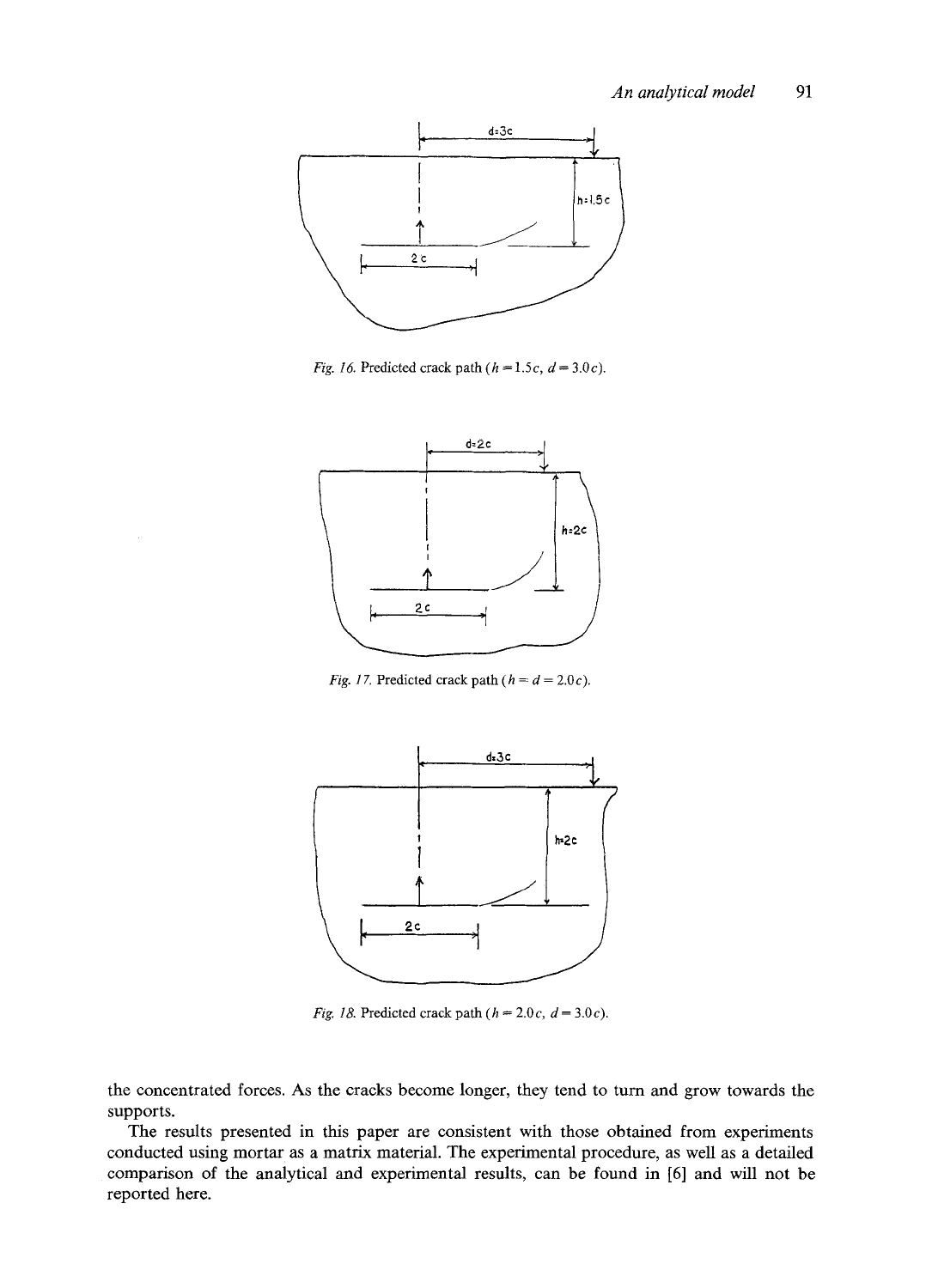### **References**

- 1. G.R. Miller and L.M. Keer, *Journal of Applied Mechanics* 49 (1982) 768-772.
- 2. A.P.S. Selvadurai, *Geotechnique* 26 (1976) 603-612.
- 3. V.K. Luk and L.M. Keer, *International Journal for Numerical and Analytical Methods in Geomechanics* 4 (1980) 215-232.
- 4. I.N. Zhukovskii, *Prikladnaya Mekhanika* 11, No. 11 (1975) 124-128.
- 5. S.V. Bosakov, *Prikladnaya Mekhanika* 16, No. 3 (1980) 81-87.
- 6. R. Ballarini, S.P. Shah and L.M. Keer, *Proceedings Royal Society London* A404 (1986) 35-54.
- 7. N,I. Muskhelishvifi, *Some Basic Problems in the Theory of Elasticity,* Noordhoff, Leyden, The Netherlands (1954).
- 8. J. Dundurs, in *Mathematical Theory of Dislocations,* ASME (1969) 70-115.
- 9. A.E. Green and W. Zema, *Theoretical Elasticity,* Clarendon Press, Oxford, Great Britain (1960).
- 10. D.I. Sherman, *Comptes Rendus de L'Academie des Sciences de L'U.R.S.S.* 27, No. 4 (1940) 330-334.
- 11. G.R. Miller and L.M. Keer, *Quarterly of Applied Mathematics* 42, No. 4 (1985) 455-465.
- 12. A. Gerasoulis, *Computers and Mathematics with Applications* 8 (1982) 15-22.
- 13. A.H. England, *International Journal of Engineering Science* 9 (1971) 571-585.
- 14. H. Horii and S. Nemat-Nasser, *Journal of Geophysical Research (in* press).

## **Appendix A**

| $K_1(x, \xi) = \frac{\kappa}{x - \xi - 2ih} - \frac{1}{x - \xi + 2ih} + \frac{8h^2}{(x - \xi + 2ih)^3}$                                                                                                                                    |
|--------------------------------------------------------------------------------------------------------------------------------------------------------------------------------------------------------------------------------------------|
| $K_2(x, \xi) = \frac{2i\hbar}{(x - \xi - 2i\hbar)^2} + \frac{2i\hbar\kappa}{(x - \xi + 2i\hbar)^2}$                                                                                                                                        |
| $K_3(x, \rho) = -\frac{1}{x - \rho - 2ih} - \frac{1}{x - \rho + 2ih} + \frac{8h^2}{(x - \rho + 2ih)^3}$                                                                                                                                    |
| $K_4(x, \rho) = \frac{21h}{(x - \rho - 2ih)^3} - \frac{21h}{(x - \rho + 2ih)^2}$                                                                                                                                                           |
| $K_5(x, \xi) = \frac{\kappa^2}{x - \xi - 2i\hbar} + \frac{1}{x - \xi + 2i\hbar} - \frac{8\hbar^2}{(x - \xi + 2i\hbar)^3}$                                                                                                                  |
| $K_6(x, \xi) = \frac{2h\kappa}{(x-\xi-2ih)^2} - \frac{2h\kappa}{(x-\xi+2ih)^2}$                                                                                                                                                            |
| $K_7(x, \rho) = \frac{-\kappa}{x - \rho - 2ih} + \frac{1}{x - \rho + 2ih} - \frac{8h^2}{(x - \rho + 2ih)^3}$                                                                                                                               |
| $K_8(x, \rho) = \frac{2ih\kappa}{(x-a-2ih)^2} + \frac{2ih}{(x-a+2ih)^2}$                                                                                                                                                                   |
| $K_9(x, \tau) = \frac{1}{x - c - \tau e^{i\theta}} - \frac{1}{x - c - 2i\theta - \tau e^{-i\theta}} + \frac{1}{x - c - \tau e^{-i\theta}} - \frac{1}{x - c + 2i\theta - \tau e^{i\theta}}$                                                 |
| $+\frac{8h(h-\tau \sin \theta)}{(x-c+2ih-\tau e^{i\theta})^3}-\frac{2i(h-\tau \sin \theta)}{(x+c-2ih+\tau e^{i\theta})^2}-\frac{2i\tau \sin \theta}{(x+c+\tau e^{i\theta})^2}+\frac{2ih}{(x+c+2ih+\tau e^{-i\theta})^2}$                   |
| $K_{10}(x, \tau) = \frac{2i(h - \tau \sin \theta)}{(x - c - 2ih - \tau e^{-i\theta})^2} + \frac{2i\tau \sin \theta}{(x - c - \tau e^{-i\theta})^2} - \frac{2ih}{(x - c + 2ih - \tau e^{i\theta})^2} - \frac{1}{x + c + \tau e^{-i\theta}}$ |
| $+\frac{1}{x+c-2ih+\tau e^{i\theta}}-\frac{1}{x+c+\tau e^{i\theta}}+\frac{1}{x+c+2ih+\tau e^{-i\theta}}-\frac{8h(h-\tau \sin \theta)}{(x+c+2ih-\tau e^{-i\theta})^3}$                                                                      |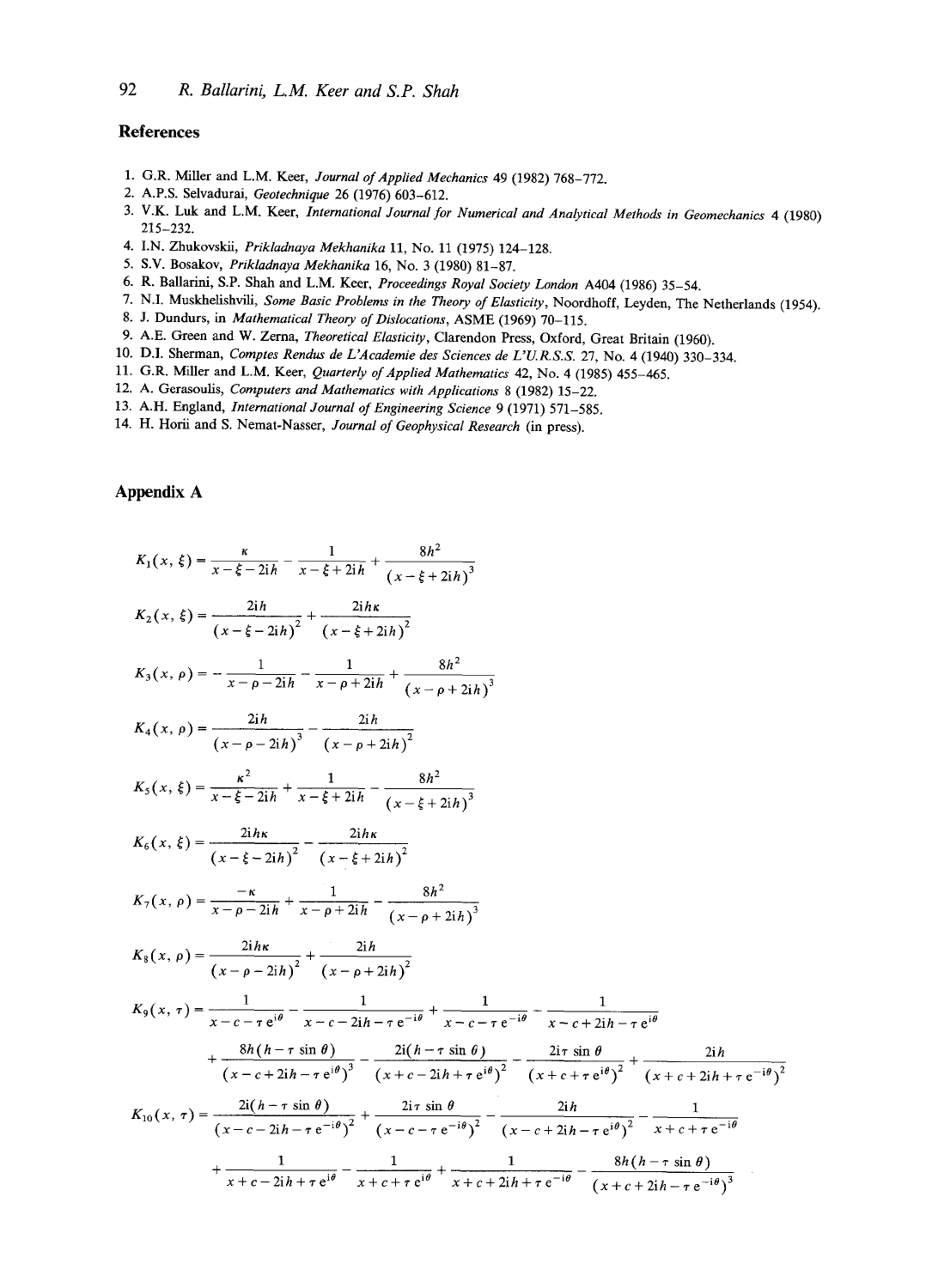$$
K_{11}(x, \tau) = \frac{\kappa}{x - c - \tau e^{i\theta}} - \frac{\kappa}{x - c - 2i\hbar - \tau e^{-i\theta}} - \frac{1}{x - c - \tau e^{-i\theta}} + \frac{8h(h - \tau \sin \theta)}{(x - c + 2i\hbar - \tau e^{i\theta})^2} - \frac{2i\kappa(h - \tau \sin \theta)}{(x + c - 2i\hbar + \tau e^{-i\theta})^2} + \frac{2i\kappa(h - \tau \sin \theta)}{(x + c + 2i\hbar + \tau e^{-i\theta})^2} - \frac{2i\kappa(h - \tau \sin \theta)}{(x + c - 2i\hbar + \tau e^{-i\theta})^2} - \frac{2i\kappa(h - \tau \sin \theta)}{(x - c + 2i\hbar + \tau e^{-i\theta})^2} - \frac{2i\kappa(h - \tau \sin \theta)}{(x - c - \tau e^{-i\theta})^2} - \frac{2i\kappa(h - \tau \sin \theta)}{(x - c - \tau e^{-i\theta})^2} - \frac{2i\kappa(h - \tau \sin \theta)}{(x - c + 2i\hbar + \tau e^{-i\theta})} - \frac{\kappa}{x + c + \tau e^{-i\theta}} + \frac{1}{x + c - 2i\hbar + \tau e^{i\theta}} - \frac{2i\hbar(h - \tau \sin \theta)}{(x + c + 2i\hbar + \tau e^{-i\theta})^2} - \frac{\kappa}{x + c + 2i\hbar + \tau e^{-i\theta}} + \frac{8h(h - \tau \sin \theta)}{(x + c + 2i\hbar + \tau e^{-i\theta})^2} - \frac{2i\kappa(1 - e^{-2i\theta})}{(x - \xi + 2i\hbar + \tau e^{-i\theta})^2} - \frac{2i\kappa(1 - e^{-2i\theta})}{(x - \xi + 2i\hbar + \tau e^{-i\theta})^2} - \frac{2i\hbar(1 - e^{-2i\theta})}{(x - \xi + 2i\hbar + \tau e^{-i\theta})^2} - \frac{2i\hbar(1 - e^{-2i\theta})}{(x - \xi + 2i\hbar + \tau e^{-i\theta})^2} - \frac{2i\hbar(1 - e^{-2i\theta})}{(x - \xi + 2i\hbar + \tau e^{-i\theta})^2} - \frac{2i\h
$$